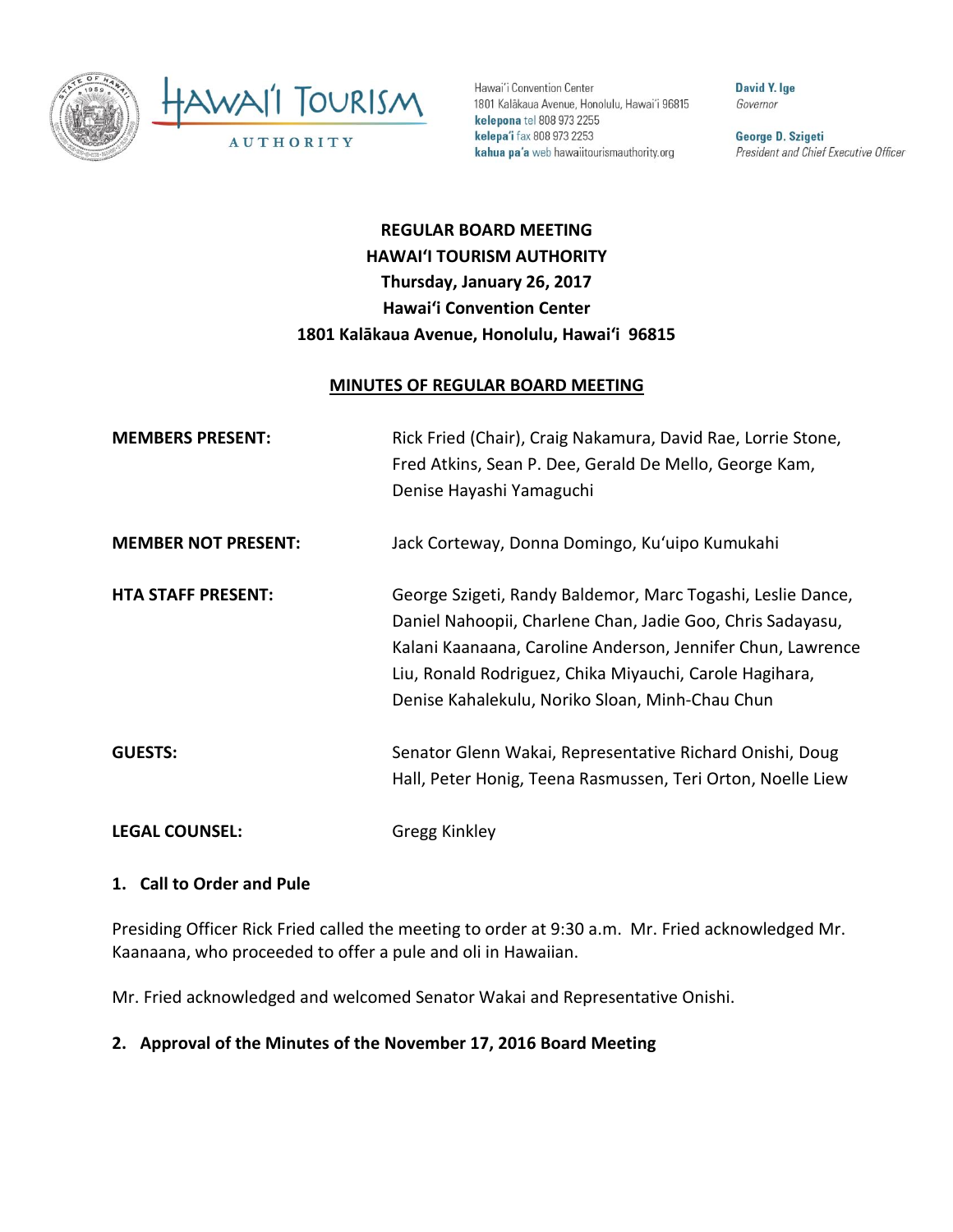Ms. Stone moved to approve the minutes of the Board meeting held on November 17, 2016. Ms. Yamaguchi seconded the motion, which was unanimously approved by all the Board members present.

# **3. Review of Recent and Upcoming Permitted Interactions**

Mr. Fried reported that he met with Mr. Atkins and Mr. Baldemor to discuss HTA programs approved under the budget.

# **4. Report of the CEO Relating to HTA's Programs**

Mr. Fried offered "comments on transparency" at HTA. After noting favorable visitor expenditures, arrivals, and tax revenues in 2016, he stated "there are some things we can do better and have done better as far as transparency." As the Board's Chair, he can reach the President & CEO on a 24/7 basis. The staff has been working very hard and needs the support from the Legislature for additional funds. He expressed concern regarding the "carrying capacity," especially on O'ahu. Homeless is a major issue that needs to be addressed. He also noted that global warming is raising sea levels.

He noted that eight budget line items were being withheld from public disclosure and that it represented less than 5% of the entire HTA budget. He stated that information related to various events being withheld still "has legs" and these events could be "easily transferrable to another city." He referred to the tennis Federal Cup as an example of an event that HTA would not want to lose to another city. He also referred to a sports study conducted by the Ascendent Sports Group that focused on where HTA's expenditures for sports should be spent. He wants to comply with the legal requirements under HRS sections 201B-4 and 92-4.

Mr. Fried noted that previous Board meetings have been short because of a desire to make the best use of Board member's time. In regards to the Board meeting in executive session to discuss AEG's performance, he stated it was necessary to "keep its feet to the fire." As a result, and for the first time ever, the convention center will be having a profit. He acknowledged that the HTA was "slow off the ball" in turning things over completely to the Legislature. HTA will continue to provide requested information moving forward. Mr. Fried referred to a non-budgeted "slush fund" managed by himself and Mr. Baldemor. He discussed the "extensive process" for a contract to be internally reviewed and approved.

Mr. Fried referred to the "marketing funds" that were budgeted at \$4.6 million and stated of that amount only \$1.3 million was expended for the tourism conference, which provided "remarkable benefits." He further stated that any expenditure of the remaining \$3.3 million will "go through the same process" and that "anything over an expenditure of \$250,000 for something that isn't in the budget will need full board approval." He recognized that at times there are things we need to work quickly on and may have to rely on email or we can wait for a board meeting. This will be the process going forward. Mr. Fried expressed appreciation to Senator Wakai and Representative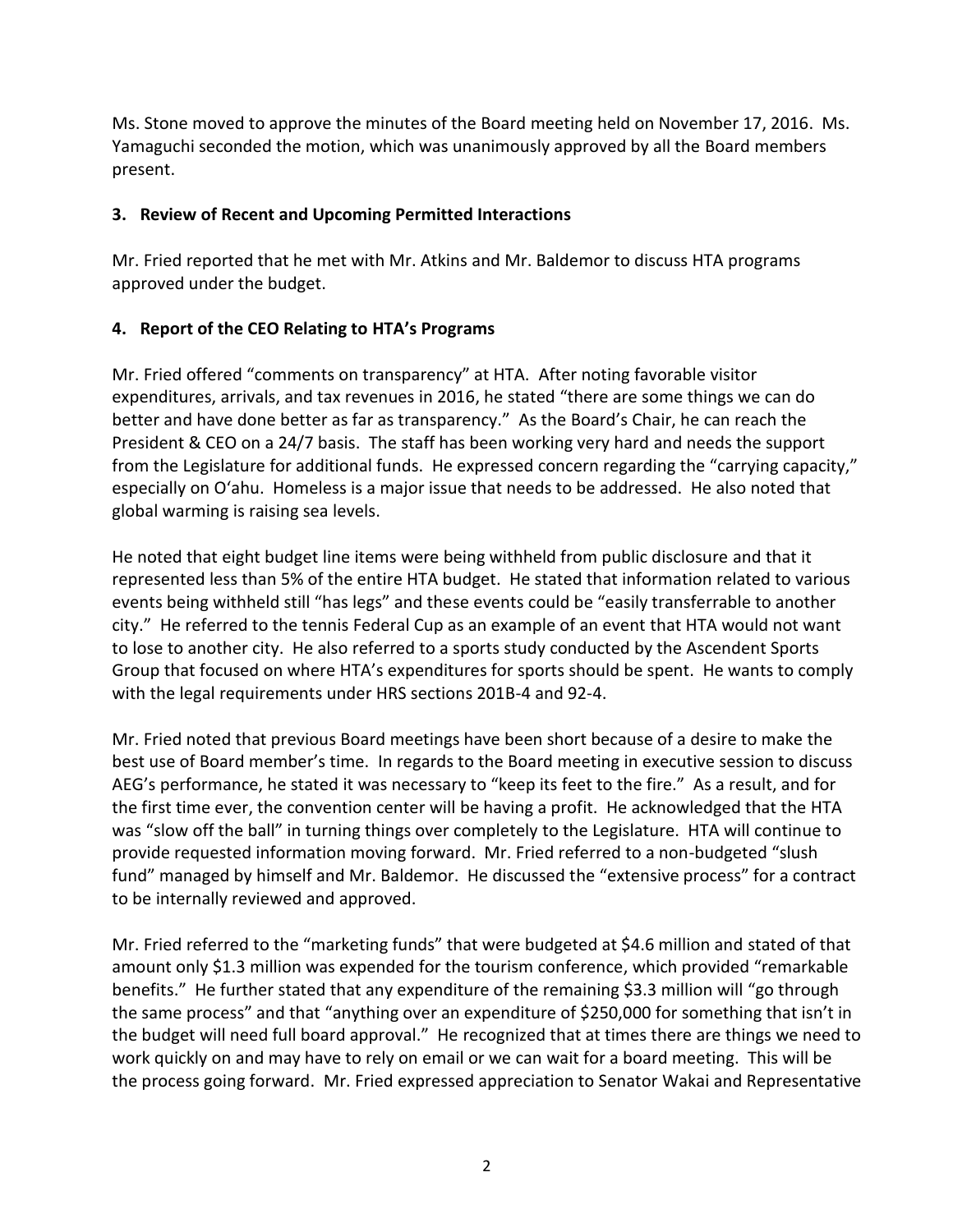Onishi for "bringing some of these points up." He further stated that HTA will be "completely transparent" and "recognizing" that the "funds are not ours."

At this time, Mr. Fried asked the public to provide any questions or responses to any agenda item.

Mr. Fried acknowledged Senator Wakai. Senator Wakai noted that although he may be new to tourism, he has been going out to the tourism community to learn more about tourism. He stated that it has been "very frustrating" when requesting information from HTA. He believes HTA functions are driven by staff without input from the Board or community. Senator Wakai stated that staff has "misrepresented" that the Board has approved the withholding of information to the Legislature and has not always been "honest and truthful." He expressed a desire to only get a better knowledge about the tourism industry and stated that HTA is "not an agency that has the anger and ire of the Legislature." He added that the "less kabuki that is going on, the better."

Mr. Szigeti referred to the Report of the CEO included in a board packet previously distributed to the Board and offered a few additional "comments." He initially acknowledged the "challenging and productive meetings with the Legislature." He stated that 2016 is a "very good year for tourism" and hopes "to finalize the numbers" by January 30. Although HTA may set the stage, he thanked the entire tourism stakeholders for helping. He noted that the Hawai'i Convention Center will finally be making a profit. He referred to the successful airport expansion at Kona airport and the additional flights to Kona. He expressed appreciation to "all those who helped before his arrival" at HTA.

Mr. Szigeti discussed the Community Enrichment Program and how it would diversify Hawai'i's tourism product. He also discussed various national prominent events. He noted the Hawai'i Bowl and the Diamond Head Classic and also acknowledged the assistance provided by ESPN. The Hawai'i event at a recent L.A. Clippers basketball game reflected the "best take over" of the arena. He expressed appreciation to the Hawai'i Visitors and Convention Bureau (HVCB). He discussed the various golf tournaments in Hawai'i, especially the Tournament of Champions on Maui, the Sony Open, and the Mitsubishi Electric Championship at Hualālai. A video of Mr. Szigeti providing welcoming remarks during a telecast on the golf channel was shown. In regards to the Fed Cup on Maui, Mr. Szigeti noted that Hawai'i was the first state to host the event on consecutive years.

Mr. Szigeti expressed a desire "to do the absolute best" and "want to improve the process." He will seek more engagement with the Board and needs to get better on getting input, especially on budget items. He will be more proactive to getting and giving input to visitor stakeholders. He also stated "we are going to improve our process moving forward."

Mr. Rae asked whether the CEO Reports are provided to the Governor and Legislature. Mr. Szigeti responded by stating "yes."

Mr. Dee stated that "a lot of positives" have been expressed, especially on an agreement to an open process. However, the "execution is not so good."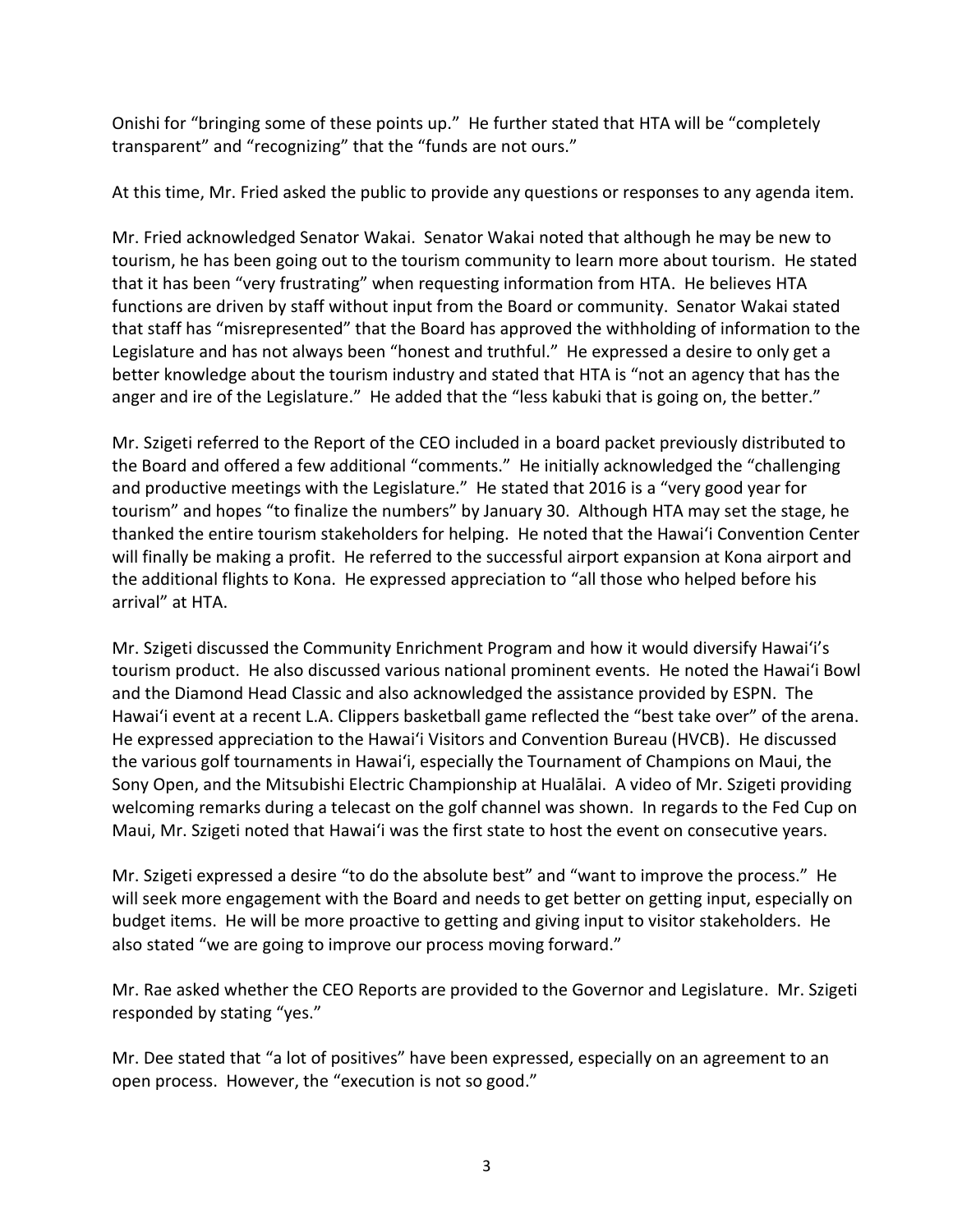### **5. 2017 Marketing Direction Discussion**

Ms. Dance provided a PowerPoint presentation entitled "Keeping It Strong in 2017." Under the HTA Strategic Plan, the foundation for all of HTA's plans are as follows: improve the integrity of the destination; ensure stable economic benefits; elevate the value perception of Hawai'i; and, strengthen the HTA's reputation. In regards to the goal of increasing statewide economic activity generated by visitor related expenditures, HTA will be working closely with its Global Marketing Team (GMT) by focusing its marketing on producing consistent arrivals; increase visitor expenditures by attracting high-spending visitors and encouraging spending opportunities; maintaining and improving air access to the Hawaiian Islands; and, protecting Hawai'i's brand to remain competitive. With its GMT, HTA will focus on the following: marketing the Hawaiian islands as a preferred destination for corporate meetings, conventions and incentives; ensuring the efficient management of the Hawai'i Convention Center; impacting the shoulder periods through the development and promotion of key events, including the implementation of postarrival campaigns; re-stimulating Hawai'i's mature markets; increasing promotions of the neighbor islands; continuing to improve the quality and strength of digital marketing; deploying global marketing platforms benefiting multiple markets; achieving key performance indicators; utilizing funding resources efficiently and effectively; and, focusing on targeted consumers.

Ms. Dance also discussed the various key performance indicators that would be utilized by each marketing contractor and to determine whether we are hitting the right people in the right market. Ms. Dance continued her PowerPoint presentation by highlighting various initiatives, programs, and activities to be conducted or implemented in 2017 and in the following major markets: USA, Canada, Japan, Korea, Taiwan, Oceania, Europe, Southeast Asia, Cruise ships, and the global meetings, conventions and incentives market.

Mr. Szigeti noted HTA would like to take advantage of a situation where Europeans may take a month off from work to come to Hawai'i.

Mr. Baldemor noted that although there has been a lot of discussion on HTA's external strategy, a lot of internal processes are also involved. He acknowledged the help being provided by the Legislature and expressed a desire "to work" with Legislators. He also expressed a need to work with the Board by improving communication with the Board, especially from a "marketing standpoint" and for the "bigger programs." As part of the budget process related to non-specific budget items, we also need to present these items to the Board to obtain the Board's advice and support. In regards to contracts, staff needs to work on making sure the Board is made aware of the contracts that have been executed as soon as possible. Staff will also make sure we are executing contracts as quickly as possible.

Mr. Baldemor stated that he "recognized" the need to leverage the "tremendous experience on the Board." By working with Ms. Dance, who is leading our marketing campaigns, Staff will be suggesting an "advisory marketing committee" that can help staff to provide more Board "outreach" to "vet ideas" and "working hand-in-hand together with the marketing programs." With the marketing strategies being outlined by Ms. Dance and the internal improvements staff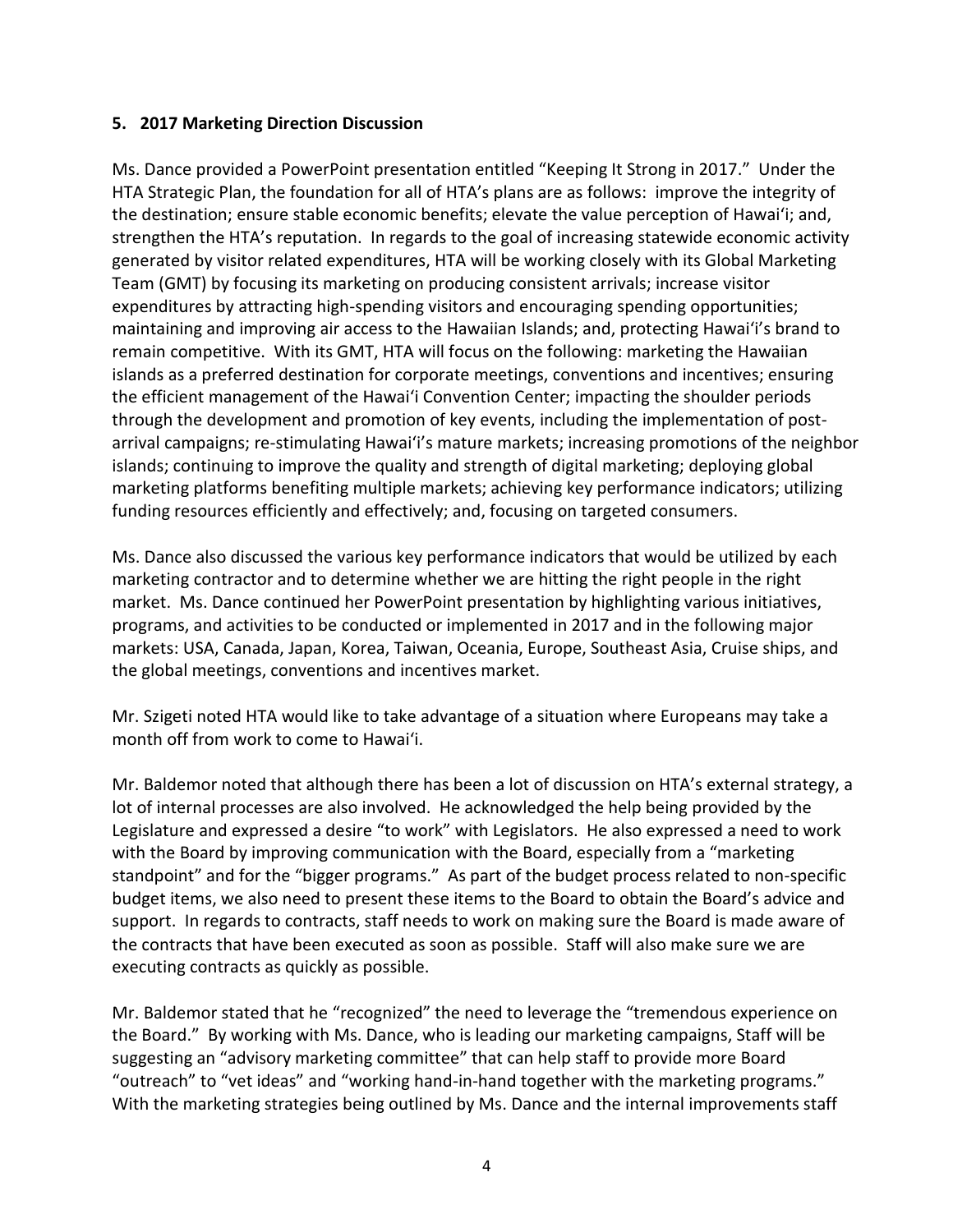will be doing, Mr. Baldemor expressed the belief that HTA will be in a position to continue to be an effective organization for the State.

Mr. Dee expressed his appreciation for seeking more feedback from the Board and to work more closely with the Board. As a Board member, Mr. Dee noted that with the various major markets and numerous areas of focus, the Board needs to focus on a major market that can drive the industry, especially when the Board is beginning its budget review process within a few months.

# **6. Presentation on HTA's Sports Marketing Program**

At this time, Mr. Szigeti acknowledged the presence of Teena Rasmussen, Director of the Maui Office of Economic Development.

Ms. Dance introduced the following representatives from the Ascendent Sports Group: Doug Hall, Senior Vice President, Head of Consulting; and, Peter Honig, Vice President, Consulting. Mr. Hall initiated a PowerPoint presentation entitled "Sports Marketing Plan, Executive Summary." He stated that the goal under the sports marketing strategy is to establish a process for attracting and funding sports properties and events that "ensure maximum benefit to both the state and the people of Hawai'i." The sports marketing objectives will be aligned with HTA's strategic plan objectives. He stated that Ascendent Sports Group was hired "to conduct a full review of HTA's sponsorship portfolio," including the delivery of a strategic action plan and recommendations for amplifying current events. Ascendent is a full service-marketing agency based in New York and prides itself in talking to stakeholders. Mr. Hall stated, "sports is a catalyst for positive change."

Mr. Honig stated that a sports strategy requires an "understanding of the evolving landscape" and a recognition that the marketplace has changed. The consumers are looking for more unique experiences and more adventures. We need to connect these consumers to the sports activities in Hawai'i. Mr. Honig emphasized that "it is not about hosting any event, it is about hosting the right event." He offered the following initial assessment of the Hawai'i market: many partnerships do not currently maximize value for the state; there is an opportunity to go deeper with the properties that are delivering positive returns; event assets can be leveraged to drive greater engagement among target audiences and key regions; and, additional attention should be given to events that attract more global audience. He proceeded to identify the numerous sports events sponsored by HTA or held in Hawai'i throughout the year as "significant opportunities" and opportunities to also serve the other islands.

Mr. Hall displayed a slide depicting a "SWOT analysis" of sports in Hawai'i. In regards to Hawai'i's "strength," he highlighted the following: the Hawai'i brand as a destination; its prestigious location; multi-cultural population; and, a stable commercial location. In regards to Hawai'i's "weakness," he highlighted the following: infrastructure challenges and lack of world class venues; Hawai'i's geographical isolation that is perceived as a barrier to travel; and, Hawai'i's overdependence on third party vendors. He expressed a desire for HTA to take a larger ownership role in sports events. In regards to Hawai'i's "opportunities," Hawai'i can consolidate its numerous sport events and emphasize greater accountability by its property partners. Finally, in regards to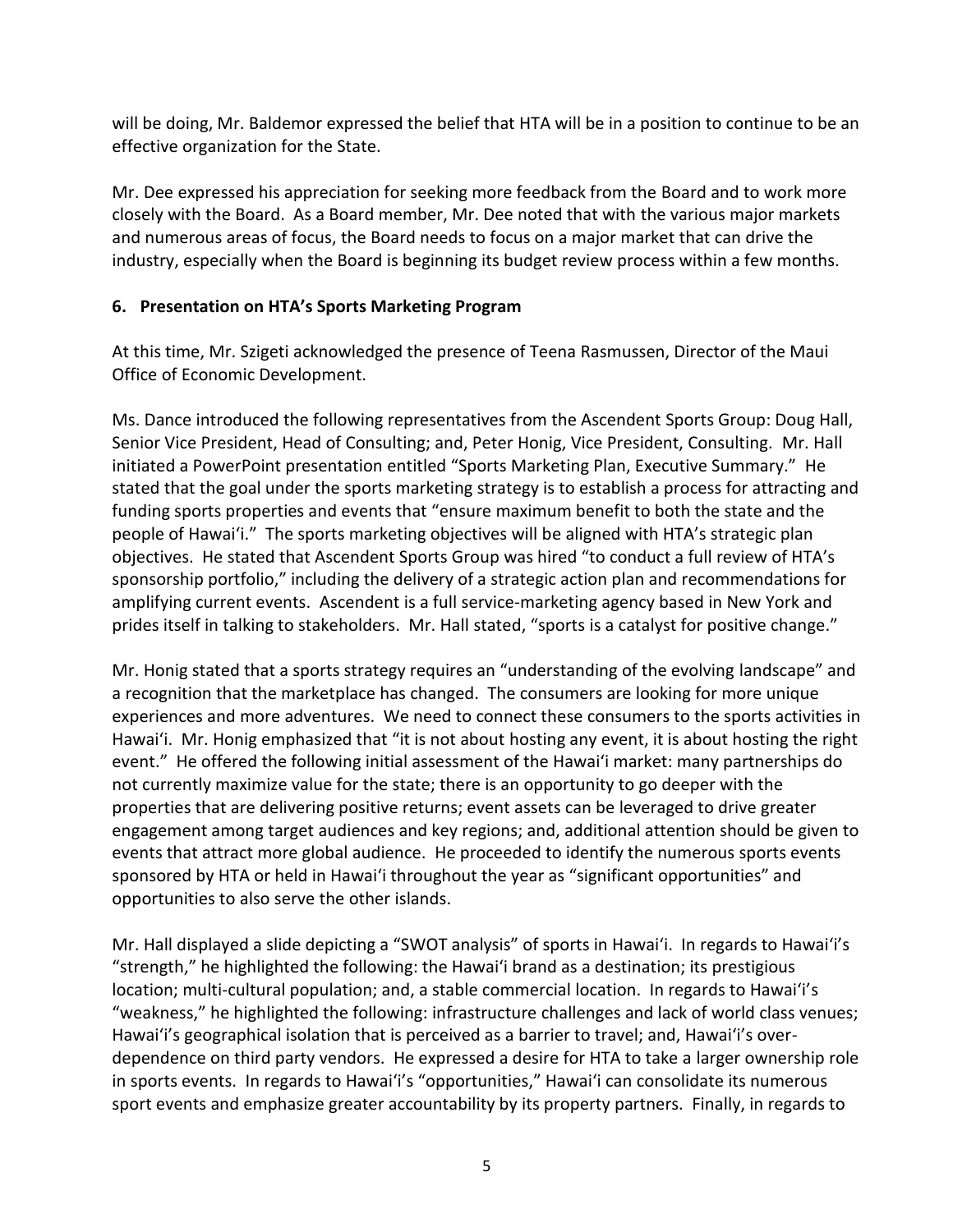"threats," he highlighted the following: Hawai'i is facing greater competition around the globe; Hawai'i's aging infrastructure; and, the perceived higher cost for traveling to Hawai'i.

Mr. Hall offered the following recommendations: work towards a "clean slate approach for 2018 and beyond" by supporting fewer events but invest in selected events that are aligned with HTA's sports objectives; pursue opportunities that target Hawai'i's key markets, aligned against Hawai'i's seasonal windows, will fit with the venue, and can be leveraged with Hawai'i's natural resources; develop and utilize a "proprietary tool" to evaluate sports proposal in 2018; and, activate partnerships to create additional brand value and tourism impact within HTA's budget.

Mr. Honig discussed the following sequence of a strategic planning "process": implement a screening tool; audit current events; develop a portfolio model; identify opportunities; negotiate with events and begin activation; and, measure results of the events.

Mr. Hall discussed how Ascendent would be evaluating each sport and event property under the following categories and against a weighted scale: brand image compatibility; geographic appeal; media and digital value; direct tourism support; planning and implementation; viability of property; budgetary parameters; and, sustainability. He also noted the event's compatibility with Hawai'i's natural resources.

Mr. Honig stated that Ascendent has developed a "portfolio approach" that guides sponsorship investment to "maximize value" for Hawai'i. The "portfolio approach" will recognize that very few sports or events can deliver against every HTA objective and HTA can pursue other events that can maximize value. A balanced portfolio would ensure a long-term strategic approach to effectively deliver against HTA's objectives. Mr. Hall offered a proposed portfolio framework that aligned various sports events currently sponsored by HTA with HTA's sports objectives.

Mr. Hall concluded the PowerPoint presentation by stating that "what events would be part of a portfolio" would be those events "that taken together would fulfill HTA's goals and objectives."

Mr. Atkins asked whether an evaluation of HTA events would be completed in time before the Board approves the fiscal year 2018 budget. Mr. Hall responded that an evaluation would be completed for the calendar year 2018.

Mr. Szigeti expressed a desire for the support of more sport events to be held on the major islands. Ms. Stone noted that Ascendent has taken what HTA understands on an anecdotal context into an analytical context. She also expressed a desire to "look at multi-year contacts."

Representative Onishi asked how the process can be made more transparent. He further asked "at what point does it get shared with the Board and participate in the analysis?" He also inquired as to "where in the process does the plan and evaluation gets shared with the Board?" Mr. Baldemor responded that under the current budget review process, staff would meet with individual Board members to discuss the events as part of the budget process. He added that "a new process will be more open."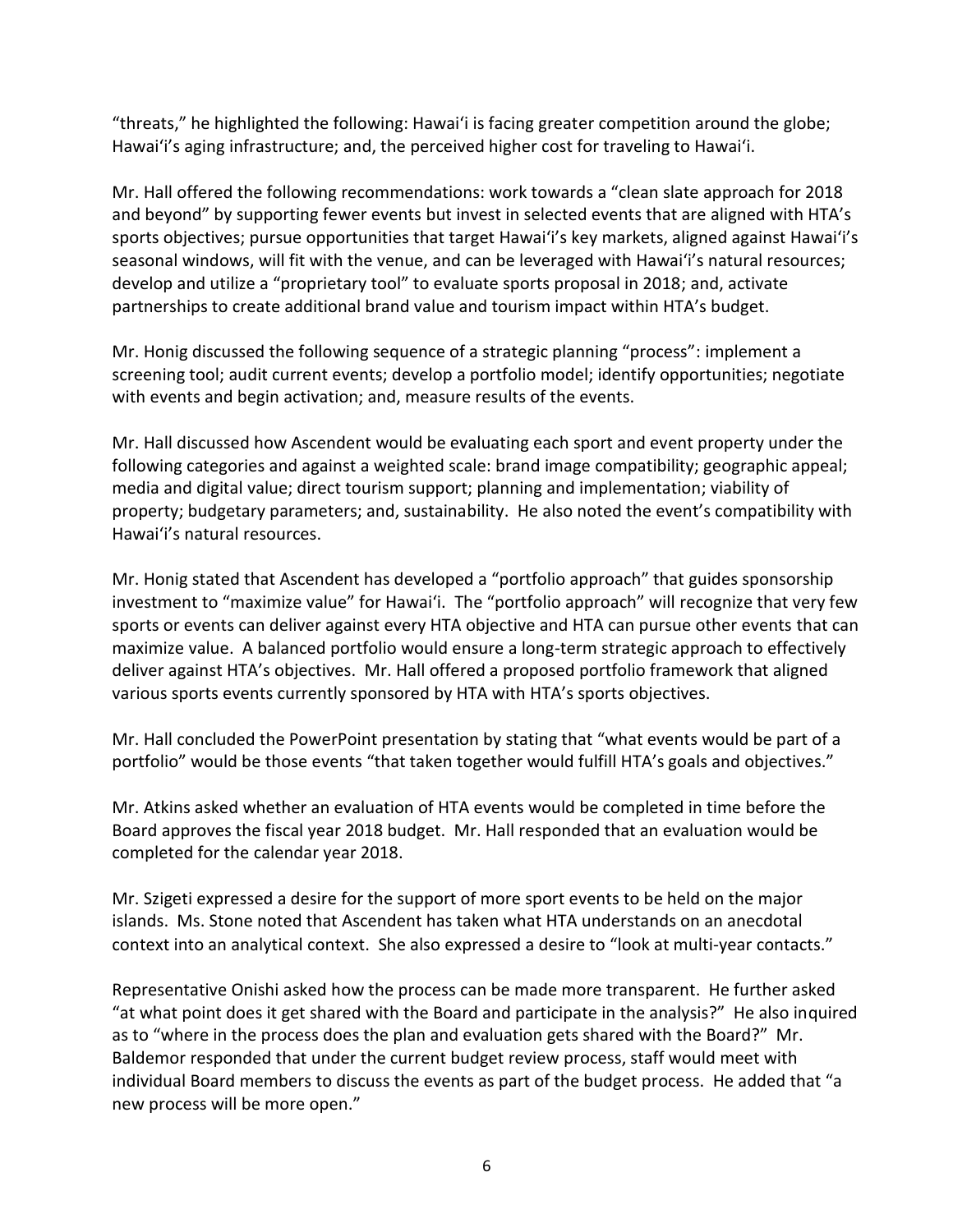Ms. Stone stated that certain events "have been institutionalized" and we may need to get a new ROI. She noted that during meetings between staff and individual Board members to discuss the budget, they would be able to also discuss sporting events as part of the budget review process.

Mr. Fried acknowledged Ms. Rasmussen, who stated that "Maui has taken for granted the events they have" and there is a new focus on sports. She asked whether there are better "metrics to measure sports." Mr. Hall responded that an evaluation would be based on a "return on objectives" as compared to a return on investment. He will be meeting with staff to discuss new ways to measure an event. Ms. Dance added that each event will have different measurements.

Mr. Fried acknowledged Senator Wakai, who noted that "we had to pay" the Los Angeles Clippers and asked "how do we get events without Hawai'i having to give money?" Mr. Hall responded there is a "movement towards looking at sponsorships," however, various events such as surfing may not need financial support. He will be looking further into that question. It was noted by Mr. Dee that HTA's support is primarily in marketing and Ms. Dance added that tourism stakeholders, such as hotels and airlines, also offer support.

Representative Onishi asked "how do you evaluate the contributions made by stakeholders?" He noted the Ironman event receives huge assistance from volunteers and further asked, "How do you evaluate this assistance?" Mr. Baldemor responded that it "is an area where we can improve." By working with the Hawai'i Visitors and Convention Bureau, HTA would be able to bring in local stakeholders to make an event more successful.

Mr. Atkins stated that a proposed "advisory" committee previously discussed by Mr. Baldemor might allow the Board to get information out earlier and to work with our industry partners to better leverage an event and not just for sports. He also noted that monies previously allocated to the Pro Bowl were used for other events funded under the current budget and "didn't have something tied to it" like the golf program. We could be more creative now and not wait till the lapse of 18 months.

Mr. Szigeti expressed the hope that "we are looking at Junior Olympics" and that we want events supporting local kids. Ms. Dance responded that a bid was submitted for a "kid's soccer" event.

The meeting was recessed at 11:16 a.m. The meeting was reconvened at 11:30 a.m. (Ms. Yamaguchi was absent at this time.)

#### **7. Update on L.A. Clippers Hawai'i Night**

Mr. Fried acknowledged Ms. Dance, who initially presented a short video of the Hawai'i promotion with the L.A. Clippers at a basketball game on January 4, 2017. She also provided a PowerPoint slide entitled "Elements of Hawai'i Night" and highlighted the following: 5,000 "Clippers Aloha" baseball caps and 5,000 fresh orchid leis were distributed to the first 10,000 fans going through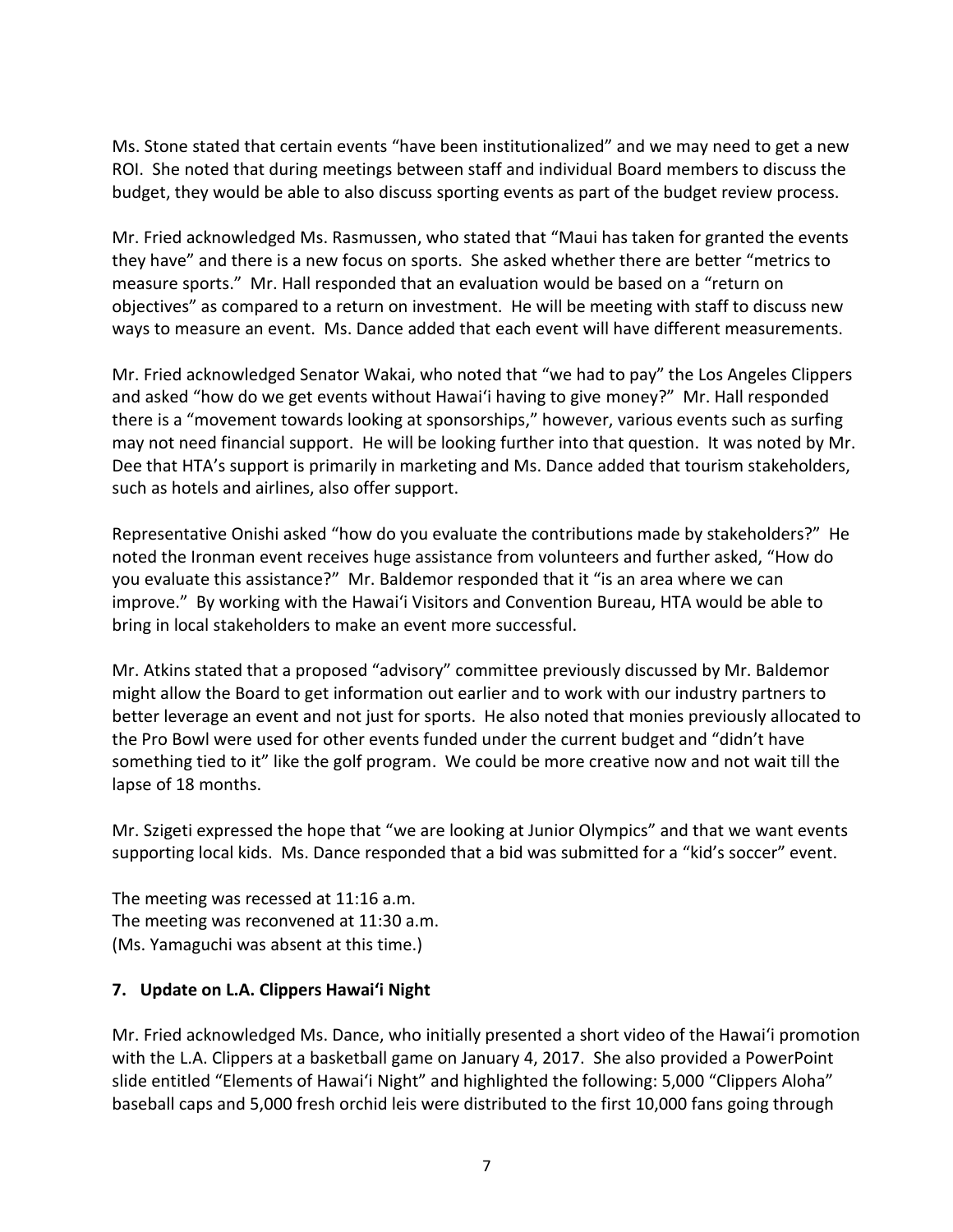the gates; Hilo Hattie's Hawaiian shirts were worn by the Clipper's cheerleaders, "Hoop Troop," ingame commentators, and mascot; Hawaiian music and hula outside and Staples Center; Willie K and Kekaiulu Hula Studio providing pre-game and half time entertainment; surfboard give-away; free trip to Hawai'i through a partnership with Pleasant Holidays; and, a "comprehensive marketing program" that included Hawai'i advertisements on the courtside LED, arm stanchion, and on the jumbotron throughout the night.

Mr. Fried acknowledged Senator Wakai, who stated that the Hawai'i Night was "a great event." However, he noted that officials at the University of Hawai'i have not signed any contract with the L.A. Clippers. He further stated that "HTA should be careful to not announce any event without a signed contract." Ms. Orton responded that "AEG is currently working with UH."

# **8. Presentation of Market Trends**

Mr. Nahoopii presented a PowerPoint presentation entitled "Market Trends." He provided an "overview" of visitor data for calendar year 2016 by reporting that visitors have contributed \$14 billion to Hawai'i's economy; visitor expenditures reflect strong growth by 4.1%; visitor days rose 2.3%; and, visitor arrivals rose 3% and reflected a slower growth because the "mix of visitors" is changing by visitors "with shorter stays." He noted that Hawai'i is on track to set new annual records for both visitor spending and arrivals and stated that 2016 will reflect the "highest expenditures for any past tourism year."

Mr. Nahoopii reported that on a year-to-date basis, the results were not as strong as originally projected. He noted that expenditures were "shy of forecast" and may be due to the U.S. visitors having a shorter length of stay and weak daily spending. The overseas cruise projections were also "off mark" because it takes two years for a cruise line to make schedule changes.

He further reported that the growth in arrivals has been strong since the Fall of 2014. The U.S. West has been driving the current growth despite difficult times in the past due to the lack of access capacity during 2011 and the increase in airline fuel costs in 2013. He noted that for Hawai'i island, there has been a shift to longer stays and less multi-island travel. There has been less visitors traveling to Kaua'i, but visitors are now more "busier" by participating in more activities. Mr. Atkins added that it may also be a financial issue to travel to Kaua'i on a multi-island basis.

Mr. Dee asked whether transient accommodations tax (TAT) revenues are tracking actual hotel revenues. Mr. Nahoopii responded that alternative accommodations may not be counted and hotel room nights reflect a slight growth. Mr. Dee noted that tax collections appear to be lagging behind the trend in arrivals and asked "how can we do a better job at collecting TAT?" Mr. Baldemor responded that the Department of Taxation is currently working on collecting TAT from alternative accommodations. He also noted that online travel agencies are also responsible for collecting TAT.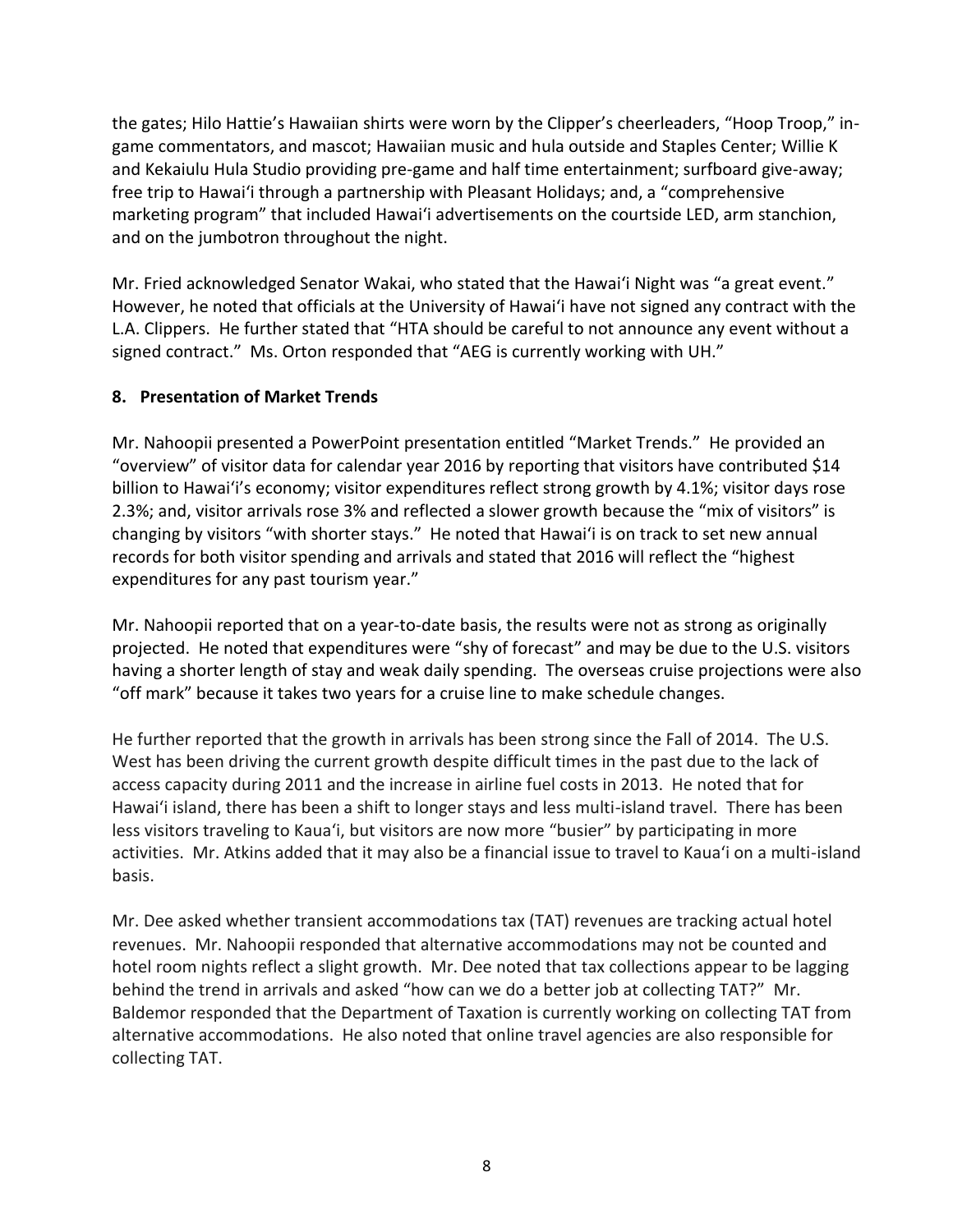Mr. Rae noted a hotel capacity issue and asked whether "we have sufficient hotel rooms." Mr. Nahoopii displayed a PowerPoint slide depicting the hotel room capacity on each island. He noted that there are different types of accommodation on each island.

In regards to air seat capacity in 2016, Mr. Nahoopii reported there were "no new routes" and a ".5% decline in the first quarter." There was additional capacity during the summer months. Jin Air (Korea) was also out of the market due to maintenance.

Mr. Nahoopii displayed a slide depicting the expenditures and number of visitor days for each major market. He reported that Chinese visitors spent the most and followed by visitors from Korea and Oceania. He especially noted that Chinese visitors would spend the most despite the short number of days they would stay in Hawai'i. The calendar year 2016 has seen a steady growth in visitor expenditures following the stagnant years during 2013 to 2015.

In regards to hotel room rates in 2016, Mr. Nahoopii reported that the rates have resumed a positive growth after a "down period." In regards to hotel room occupancy in 2016, he reported that the trend has been "uneven" throughout the year. He noted that in Maui, the hotel room rates went up but occupancy went down. The tourism industry needs to "beware" of the "cycle" of rising room rates and dropping occupancy.

# **9. Presentation on HTA Financial Report Audit for Fiscal Year 2016**

In his capacity as the Chair of the HTA Audit Standing Committee, Mr. Nakamura reported that the Committee had discussed a financial audit of HTA for the year ended June 30, 2016, with the external auditors, who found that there were no "material weakness" to be disclosed.

In response to an inquiry from Mr. Fried, Mr. Togashi discussed the difference between the management audit conducted by the Legislative Auditor and the financial audit conducted by the external auditor. Mr. Baldemor discussed HTA's current efforts to address the Legislative Auditor's recommendations.

# **10. Presentation, Discussion and Approval of HTA's Financial Reports**

Mr. Fried acknowledged Mr. Togashi, who referred to the HTA financial statements for the period ending September 30, 2016, and the subsequent period ending November 30, 2016. The financial statements were previously distributed to the Board. Mr. Togashi requested approval of the financial statements as of September 30, 2016. In response to a question from Mr. Dee, Mr. Togashi confirmed that the statutory reserve has not been expended.

Mr. Fried acknowledged Senator Wakai, who asked "why did the Board agree to dip into the rainy day fund when tourism is doing good?" Mr. Togashi responded that HTA "was not using all of its reserve funds" and that the "carryover funds from last year were used this year."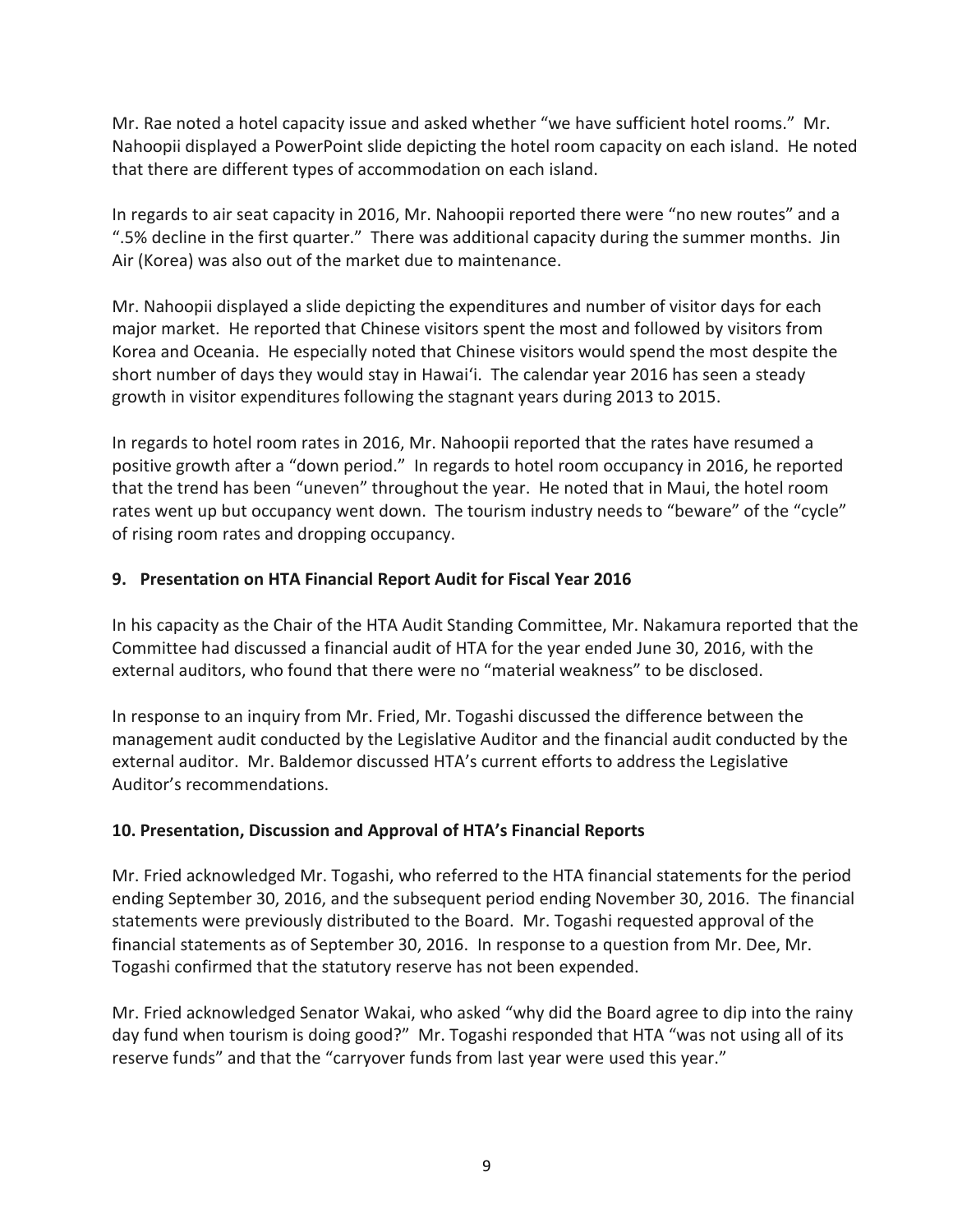Senator Wakai asked "why \$7 million was transferred from last year to this year, especially when tourism is doing so well?" Mr. Baldemor responded that the use of the word "reserve" needs to be clarified. The \$7 million was excess funds not spent from last year. The \$89 million budget approved by the Board last year includes the \$7 million carryover, which was primarily from the "market development fund."

Senator Wakai further asked "why spend \$7 million when tourism is going well?" Mr. Baldemor responded that tourism stakeholders told HTA that tourism was "going to be flat in future years" and we need "to invest ahead of time so that the market would be strong." He added that we needed to "pursue innovative" marketing initiatives.

Senator Wakai asked whether HTA was jeopardizing its future needs by spending all its monies now and not putting away money for future emergencies. Mr. Baldemor responded that HTA still maintains a "\$5 million emergency fund" for unforeseen events. Mr. Fried added that the carryover funds were in HTA's budget over the past years and HTA may still have excess funds this year to be carried over next year.

Mr. Togashi stated that the \$89 million budget includes the \$7 million carryover and \$19 million for long-term commitments. Since these funds were available, the Board wanted to spend the funds to pay for various long term obligations, such as the "unfunded liability" to pay for "retirement obligations." HTA wanted to be accountable to pay for these obligations.

Senator Wakai asked whether the funds to pay the retirement obligation should come from HTA's administrative budget. He further asked why HTA was taking marketing funds to pay for retirement benefits and why are we taking carryover funds to pay for operational costs? Mr. Togashi responded that the Attorney General had opined HTA does not have to use the administrative budget to cover the unfunded liability. Mr. Baldemor added that the \$82 million was also used to cover staffing and no "separate bucket" could be used to pay for "unfunded liability."

(At 12:37 p.m., Ms. Stone was not present at the meeting.)

Mr. Fried noted that HTA did not spend all of its budgeted funds and carried over funds at the \$82 million level. He requested that the Board should see a budget line item where the carryover funds would be placed. He stated that Staff has indicated there would be more effort for greater communication with the Board.

Mr. Nakamura made a motion to approve the HTA financial statements as of September 30, 2016. Mr. Dee seconded the motion, which was unanimously approved by all the Board members present.

# **11. Discussion Regarding HCC Bond Debt Obligation and HTA Reserve**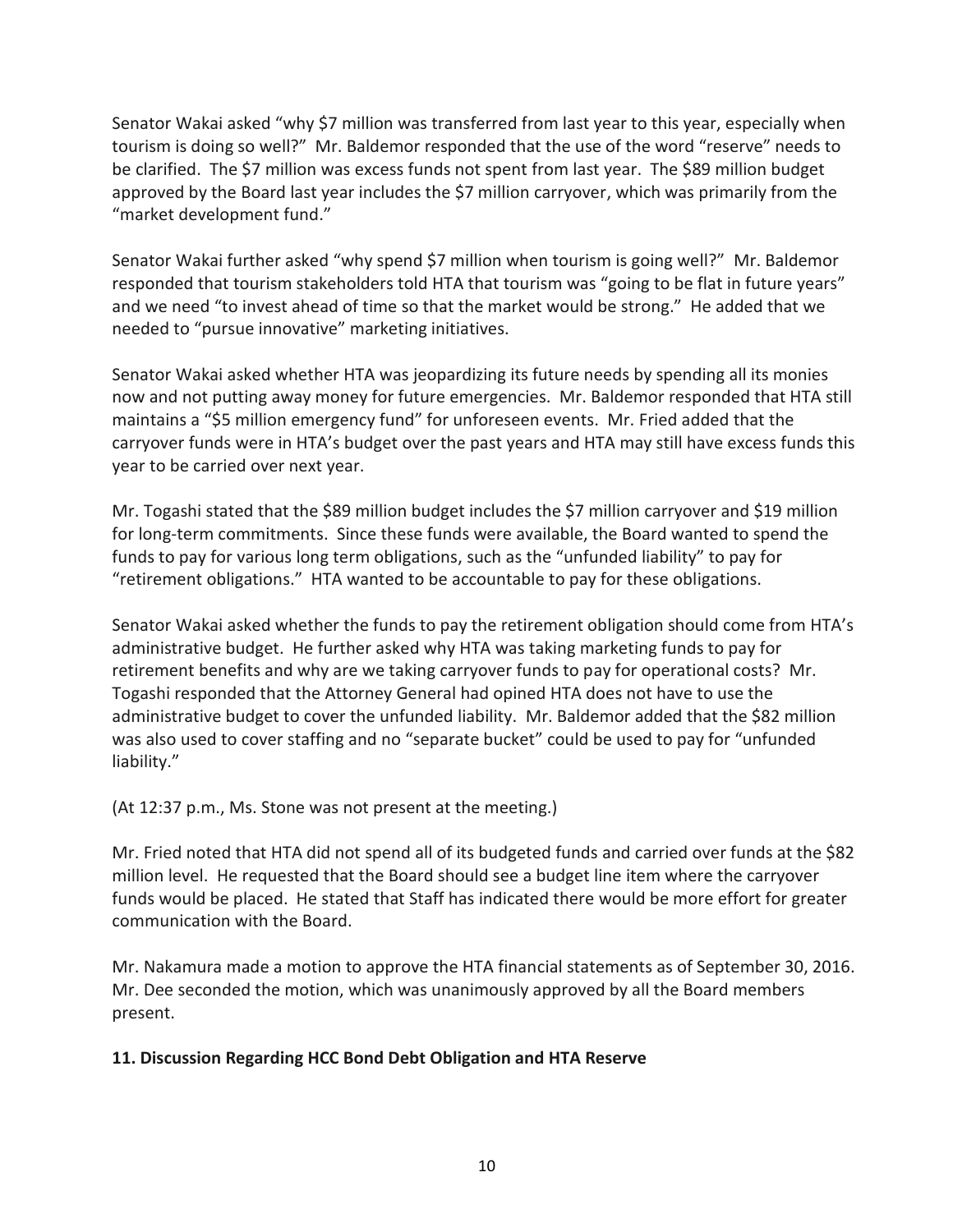Mr. Togashi clarified that the bond debt obligation covering the Hawai'i Convention Center reflects an obligation between the HTA and the Hawai'i Department of Budget & Finance. The obligation to external bondholders has been satisfied.

Mr. Rae asked whether the convention center's current profit reflects payment for the bond debt. Mr. Togashi responded that the profit does not include any payment of the bond debt. Mr. Baldemor added that only operational expenses are paid by the convention center.

# **12. Presentation by AEG Regarding an Update of Hawai'i Convention Center Recent Activities**

Mr. Fried acknowledged Ms. Orton, who presented a PowerPoint presentation entitled "January 2017 HTA Board of Directors Update." In regards to a 2016 facility financial update for the calendar year ending 2016, she reported that the facility received \$16,055,800 is gross revenues, \$15,444,300 in gross expenses, and a resulting net income of \$611,500. This net income compared favorably to a net loss of \$357,200 for calendar year 2015. The percentage "flow through" for food and beverage in calendar year 2016 was 49% and reflected another "record breaking year."

In regards to the return on investment for calendar year 2016, Ms. Orton reported that for every dollar spent by the convention center, the convention center returned \$23.10 to the State.

In regards to a sales update, Ms. Orton reported that in calendar year 2016 the convention center had closed 177,931 room nights or 79% of the 225,000 targeted goal. She noted that the goal would have been achieved had the CPCU Society booked its convention in 2021 by the end of 2016. She reported that AEG's room night goal for 2017 was 232,000 room nights and reflects a strong booking year with a full sales team. She also provided an update of current sales staffing positions AEG is currently recruiting to fill.

In regards to a facility update, Ms. Orton discussed the arrival and installation of the sport courts, wood courts, basketball hoops, and netting equipment at the convention center. After an inventory check with the vendors has been completed, training on how to setup the courts and equipment will be conducted. She also announced an expected 50,000 attendees at a volleyball tournament next month during the President's Day weekend.

In regards to a capital improvement update, Ms. Orton reported that a contractor has been hired by the Hawai'i Department of Accounting and General Services to provide gutter roof and trough repairs. The Mele Mei and Ma kai to the Sea art exhibits will also be rotating out of the convention center.

Finally, Ms. Orton clarified her previous response to Senator Wakai regarding the L.A. Clipper contract. She stated that a contract between AEG and the L.A. Clippers has been executed. However, a contract between AEG and the University of Hawai'i has not yet been signed.

# **13. Adjournment**